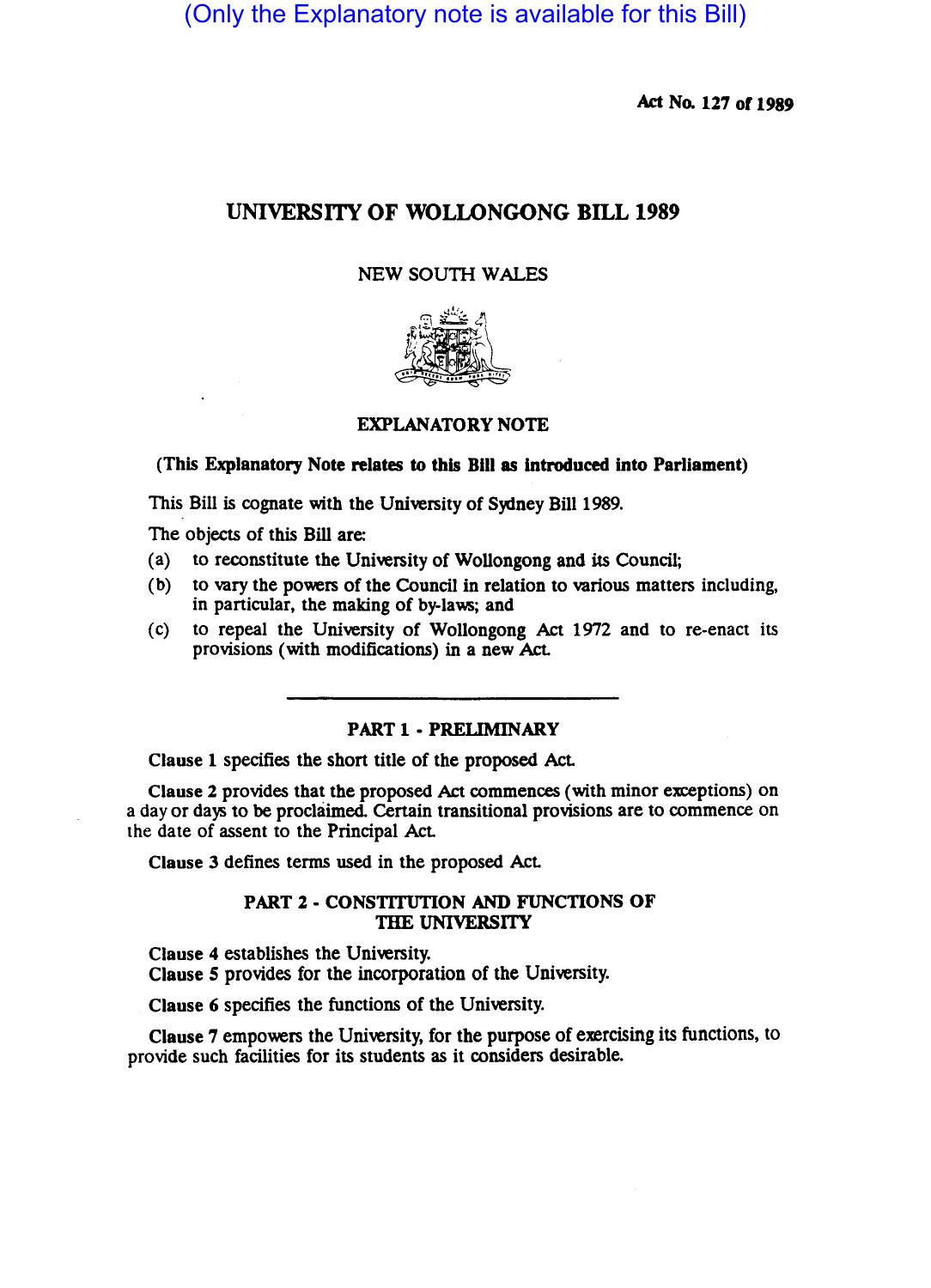## PART 3 - THE COUNCIL, AUTHORITIES AND OFFICERS OF THE UNIVERSITY

Clause 8 establishes a Council of the University which is to be the governing authority of the University.

Clause 9 provides that the Council of the University shall consist of parliamentary, official, appointed and elected members.

Clause 10 contains provisions relating to the Chancellor of the University.

Clause 11 contains provisions relating to the Deputy Chancellor of the University.

Clause 12 provides that the Vice-Chancellor is the principal executive officer of the University.

Clause 13 designates the Governor as the Visitor of the University.

Clause 14 describes the University Convocation.

Clause 15 establishes an Academic Senate of the University.

#### PART 4 - FUNCTIONS OF COUNCIL

#### Division 1 - General

Clause 16 invests the Council with miscellaneous powers relating to academic, staffing and other matters.

Clause 17 permits the Council to delegate its functions.

#### Division 2 - Property

Clause 18 specifies the powers of the Council relating to property and places certain restrictions on the Council dealing with land of the University.

Clause 19 gives the Council, subject to certain restrictions, the control and management of land of the Crown on which the University is conducted.

Clause 20 provides for the resumption or appropriation of land for the benefit of the University.

Clause 21 provides for the vesting in the University of land of the Crown on which its activities are conducted.

#### PART 5 - GENERAL

Clause 22 enables the Treasurer, with the approval of the Governor-in-Council, to advance money to the University for its temporary accommodation.

Clause 23 provides for the financial year of the University.

Clause 24 forbids religious or political discrimination in the admission of students, the conferring of degrees and awards and the appointment of staff.

Clause 25 provides for the exemption of persons, on the grounds of conscience, from membership of the body corporate of the University or of Convocation.